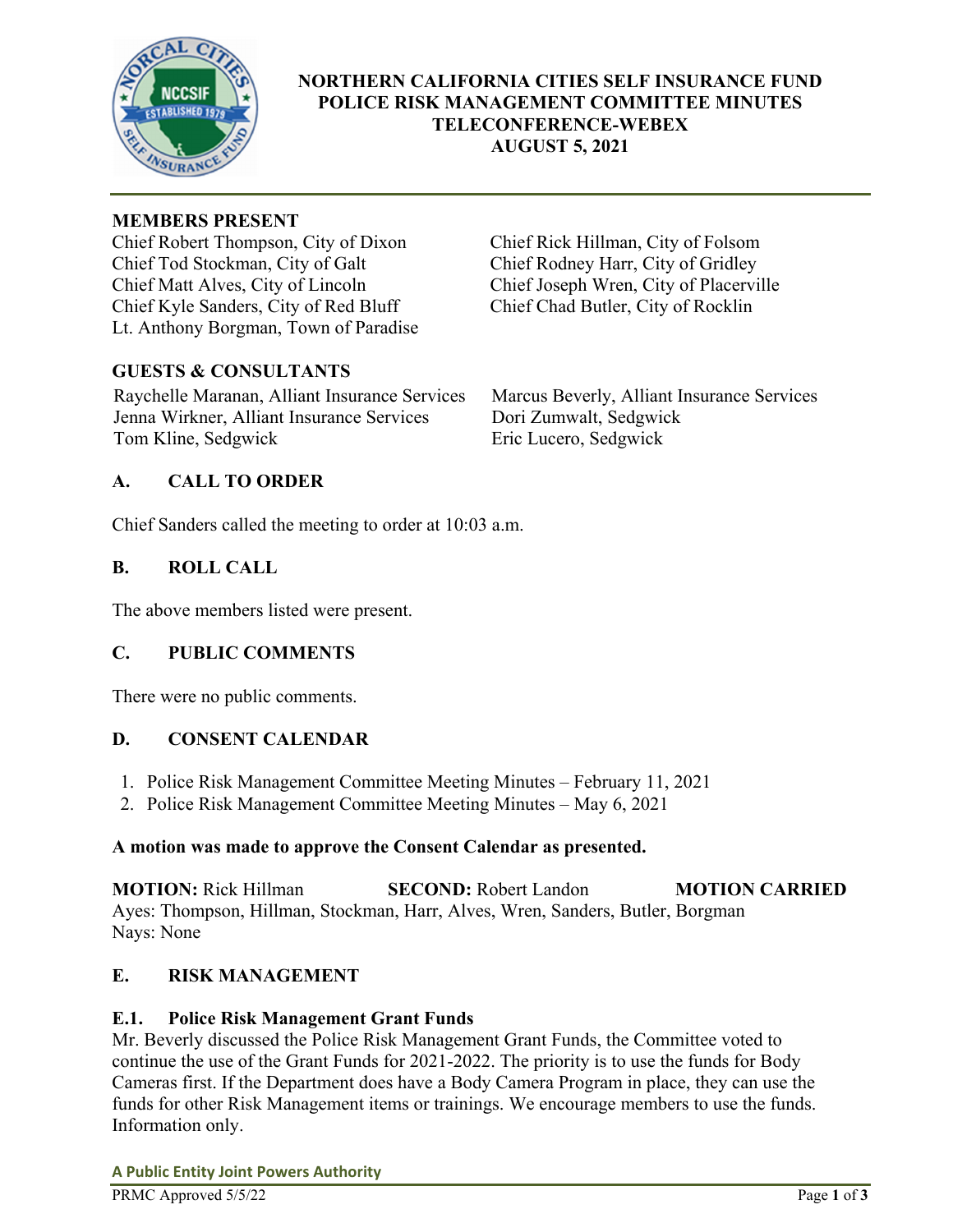

# **NORTHERN CALIFORNIA CITIES SELF INSURANCE FUND POLICE RISK MANAGEMENT COMMITTEE MINUTES TELECONFERENCE-WEBEX AUGUST 5, 2021**

# **E.2. General Liability Claims Analysis for Police**

Dori Zumwalt from Sedgwick discussed the NCCSIF General Liability Trending Report for Fiscal Years 2016-2021. The 2016-2018 claims are about what they will be. As claims develop they will get more expensive. Public works is one of the most frequent claims but also one that house a lower average claim. The severity of the claims for Public Works and Police are still open claims and haven't been settled. The number one claim that we see come in is due to vehicles and slip and falls. The three types of claims with the most frequency and severity are bodily injury, employment practices. We have about 40 Police Liability claims on average per year. The top 5 cause of Police Liability Claims Fiscal Year 2016-2021 are Civil rights, Vehicle, False Arrest, Property Damage, Excessive Force. Dori Zumwalt also reviewed the total number of claims for the Cities and the average number of claims.

Information only.

## **E.3. Legislative Update**

Tom Kline from Sedgwick gave a Legislative update on bills relating to law enforcement.

**AB 1475:** This was approved and filed by the governor in July of 2021. This prevents departments or sheriff's office from sharing, on social media, booking photos of an individual arrested on suspicion of committing a nonviolent crime.

**AB 26:** Holden. Peace officers: use of force.

**AB 270:** This relates to the 988-suicide prevention phone number and behavioral health.

**AB 594:** This bill has to do with deadly use of force being required to be investigated by the Attorney General.

**AB 603:** Municipalities will be required to post law enforcement settlements and judgements,

**AB 931:** Peace officer training to intercede

**AB 958:** Law Enforcement gang, a group of law enforcement officers within and agency that engages in a pattern of specified.

**H.R. 7120:** George Floyd Justice Policing Act of 2020. They had originally wanted to have the Bill passed by the one-year calendar anniversary of the event. Limits qualified immunity as a defense to liability in a private civil action against a law enforcement officer

No discussion. Information only.

**A Public Entity Joint Powers Authority**